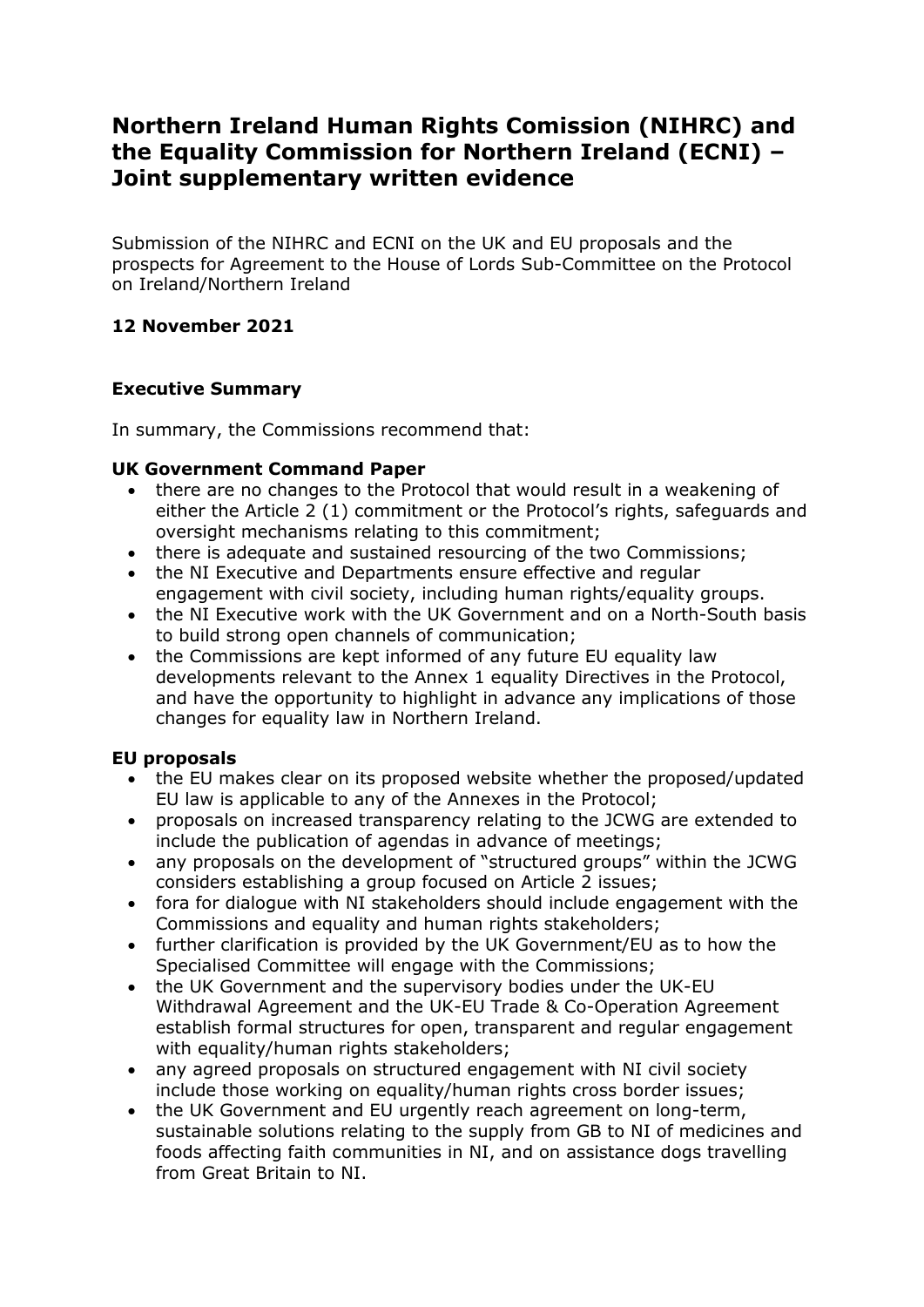# **1. Introduction**

- 1.1 The Northern Ireland Human Rights Commission (the NIHRC), pursuant to section 69(1) the Northern Ireland Act 1998, reviews the adequacy and effectiveness of law and practice relating to the protection of human rights in Northern Ireland (NI).
- 1.2 The NIHRC bases its advice on the full range of internationally accepted human rights standards, including the European Convention on Human Rights (ECHR), as incorporated by the Human Rights Act 1998 and the treaty obligations of the Council of Europe (CoE) and United Nations (UN) systems. In addition to these treaty standards, there exists a body of 'soft law' developed by the human rights bodies of the CoE and UN. These declarations and principles are non-binding but provide further guidance in respect of specific areas.
- 1.3 The Equality Commission for Northern Ireland (ECNI) is an independent public body established under the Northern Ireland Act 1998. Its powers and duties derive from a number of equality statutes providing protection against discrimination on the grounds of age, disability, race, religion and political opinion, sex and sexual orientation. Its remit also includes overseeing the statutory duties on public authorities on the promotion of equality of opportunity and good relations under Section 75 of the Northern Ireland Act 1998.
- 1.4 The EU (Withdrawal Agreement) Act 2020 empowers the Commissions to monitor, advise, report on, promote, and enforce the implementation of Article 2(1) of the Ireland/Northern Ireland Protocol ('the Protocol') to the UK-EU Withdrawal Agreement.
- 1.5 In accordance with these functions, the Commissions provide this joint submission to the House of Lords Sub-Committee on the Protocol on Ireland/Northern Ireland.
- 1.6 The Commissions welcome this opportunity to provide written evidence on the UK and EU proposals and are available to provide a further oral briefing if this could provide further assistance to the Sub-Committee. In this briefing, the Commissions have focused on addressing only those questions in the Sub-Committee's call for evidence which fall within the scope of our respective roles and remit.
- 1.7 This evidence follows a previous written submission by the Commissions to the Sub-Committee's Introductory Inquiry into the Operation of the Protocol and oral evidence to the Sub-Committee on Article 2 of the Protocol (rights of individuals).

# **2. Merits and drawbacks of the specific aspects of the UK and EU proposals**

2.1 As set out below in more detail, the Commissions welcome a number of the proposals of the UK Government in its July Command Paper and the EU's "non-papers" published on 13 October 2021 in response to the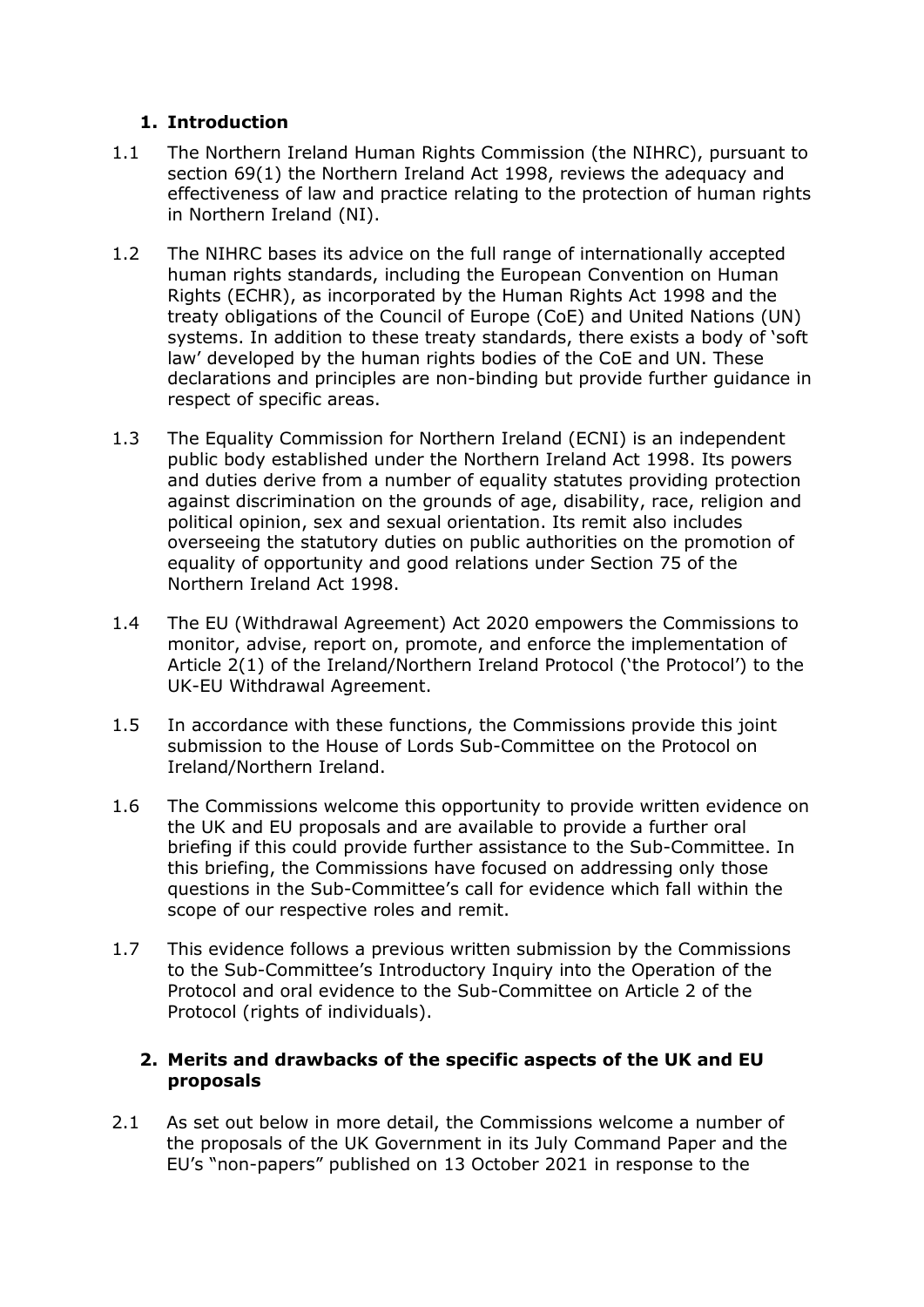ongoing issues facing Northern Ireland in relation to the operation of the Ireland/Northern Ireland Protocol

# **UK Government Command Paper**

2.2 In relation to Article 2 of the Protocol the Commissions welcome the UK Government's acknowledgment in its Command Paper that:

> "…the provisions that ensure there is no diminution of human rights in Northern Ireland as a result of the UK's withdrawal from the European Union are not controversial."<sup>1</sup>

# Importance of Article 2 (1) commitment

1

- 2.3 As we made clear in our earlier submission to the Sub-Committee, the Commissions consider that the commitment by the UK Government in Article 2 of the Protocol is a positive one, as it recognises the centrality of equality and human rights in the Belfast (Good Friday) Agreement. In addition, the establishment, resourcing, and new powers and duties of the Commissions as the dedicated mechanism framework to oversee the implementation of this commitment is another positive development.
- 2.4 It is therefore essential, in light of the positive aspects of the Article 2 (1) commitment, and its 'non-controversial' nature, as indicated in the Command Paper, that the UK Government remains committed to upholding its commitment set out in Article 2(1), as well as to the adequate and sustained resourcing of the dedicated mechanism framework.
- 2.5 We welcome the fact that the Sub-Committee has recently written to the Secretary of State NI and sought the Government's commitment 'to upholding the Article 2 provisions and the dedicated mechanism framework for their implementation, come what may', and to provide assurances that the Commissions will have adequate and continuing resources to fulfil their monitoring role<sup>2</sup>.
- 2.6 We also mentioned, as part of our previous evidence to the Sub-Committee, the value of the Article 2(1) commitment being contained within the framework of the Protocol, with its associated oversight mechanisms. This includes the Specialised Committee to the Protocol, to which the Equality Commission for Northern Ireland and the Northern Ireland Human Rights Commission<sup>3</sup>, and the Joint Committee of the

<sup>&</sup>lt;sup>1</sup> UK Government Command Paper, [Northern Ireland protocol -](https://www.gov.uk/government/publications/northern-ireland-protocol-next-steps) next steps, P.15, paragraph 37, 21 July 2021

<sup>2</sup> European Affairs Sub-Committee on the Protocol on Ireland/Northern Ireland letter to the Secretary of State for Northern Ireland, [Article 2 of the Protocol on Ireland/Northern Ireland](https://committees.parliament.uk/publications/7641/documents/79851/default/)  [\(Rights of Individuals\),](https://committees.parliament.uk/publications/7641/documents/79851/default/) Page 3, paragraph 9, 25 October 2021

<sup>&</sup>lt;sup>3</sup> Article 14 on the Specialised Committee of the **Protocol on Ireland/Northern Ireland** states: "The Committee on issues related to the implementation of the Protocol on Ireland/Northern Ireland established by Article 165 of the Withdrawal Agreement ('Specialised Committee') shall: …(c) consider any matter of relevance to Article 2 of this Protocol brought to its attention by the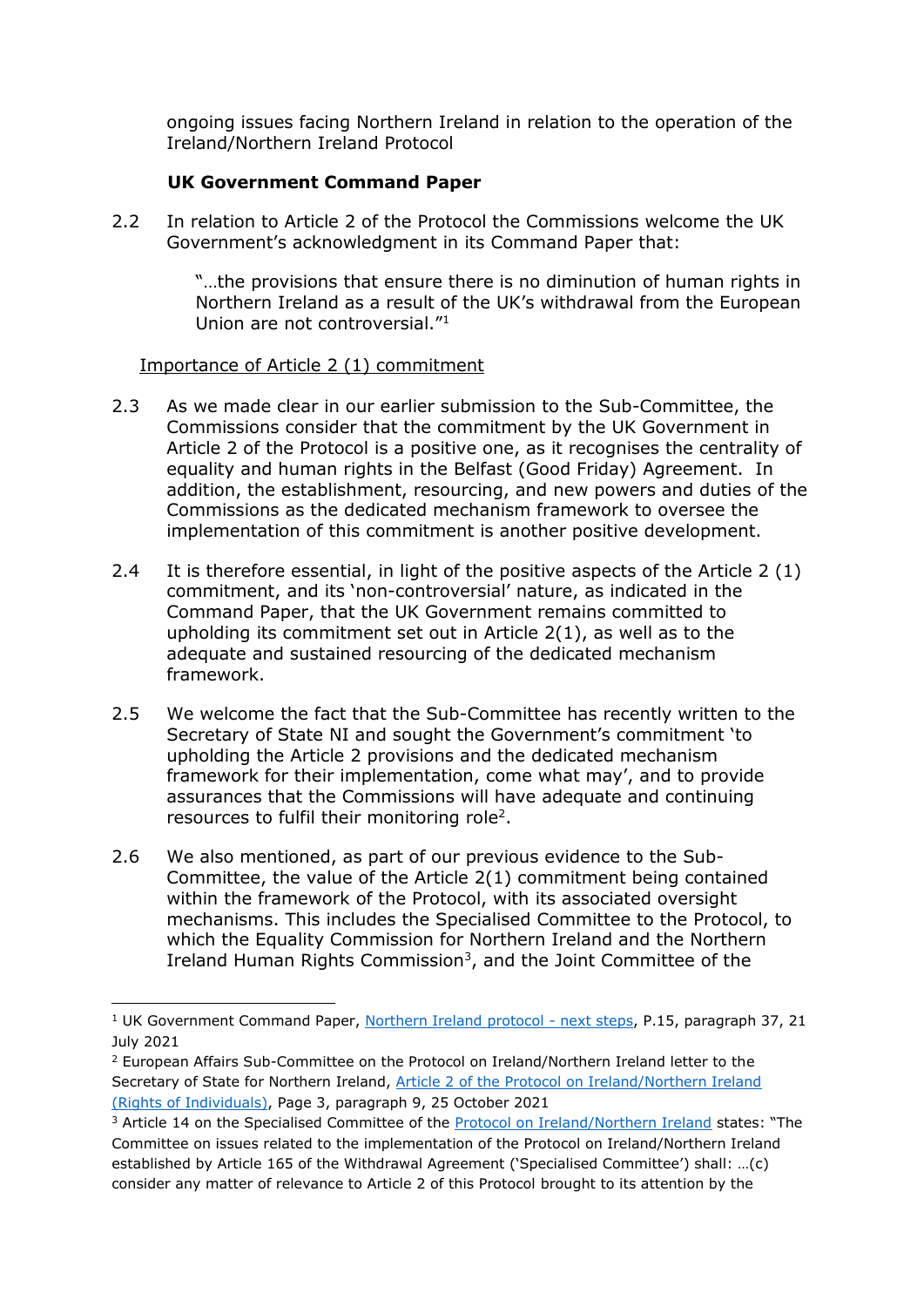NIHRC and Irish Human Rights and Equality Commission (IHREC) can refer matters relating to the implementation of Article 2.

- 2.7 It is clear from the UK Government's NIO Explainer document on Article 2 (2020) that individuals have the right to bring challenges alleging a breach of the Article  $2(1)$  commitment directly before the domestic courts<sup>4</sup> . The UK Government has also confirmed that it is of the view that Article 2 has direct effect and that individuals, and not solely the Commissions, can rely directly on Article 2 before domestic courts <sup>5</sup> .
- 2.8 These are important rights and safeguards that ensure that the UK Government's commitment is upheld and we would be concerned if any changes to the Protocol resulted in a weakening of either the Article 2 (1) commitment or the rights of individuals or safeguards and oversight mechanisms relating to this commitment.

# **Recommendations**

 $\overline{a}$ 

- 2.9 **The Commissions recommend that:**
	- **there are no changes to the Protocol that would result in a weakening of either the Article 2 (1) commitment or the Protocol's rights, safeguards and oversight mechanisms relating to this commitment;**
	- **there is adequate and sustained resourcing of the two Commissions to fulfil their responsibilities as the dedicated mechanism framework.**

# UK Government/NI Executive Engagement with stakeholders

- 2.10 The Commissions also welcome the UK Government's proposals in the Command Paper on stronger engagement for stakeholders, including civil society, in relation to consultation and legislative processes<sup>6</sup>.
- 2.11 In particular, we welcome the UK Government's indication that it intends to provide a stronger role for those in Northern Ireland, including wider NI civic society.

Northern Ireland Human Rights Commission, the Equality Commission for Northern Ireland, and the Joint Committee of representatives of the Human Rights Commissions of Northern Ireland and Ireland…"

<sup>4</sup> NI Office, 'UK Government Commitmen[t to "No Diminution of Rights, Safeguards and Equality of](https://assets.publishing.service.gov.uk/government/uploads/system/uploads/attachment_data/file/907682/Explainer__UK_Government_commitment_to_no_diminution_of_rights__safeguards_and_equality_of_opportunity_in_Northern_Ireland.pdf)  [Opportunity" in Northern Ireland: What does it Mean and How will it be Implemented?'](https://assets.publishing.service.gov.uk/government/uploads/system/uploads/attachment_data/file/907682/Explainer__UK_Government_commitment_to_no_diminution_of_rights__safeguards_and_equality_of_opportunity_in_Northern_Ireland.pdf) (NIO, 2020)

<sup>5</sup> [Letter from Robin Walker MP](https://committees.parliament.uk/writtenevidence/10145/default/) 26 February 2020, Minister of State for Northern Ireland to Christopher McCrudden contained within Christopher McCrudden's evidence on Parliamentary scrutiny of the Joint Committee and the application of the Northern Ireland Protocol at, page 19-21 <sup>6</sup> UK Government Command Paper, [Northern Ireland protocol -](https://www.gov.uk/government/publications/northern-ireland-protocol-next-steps) next steps, P.21, paragraph 71, 21 July 2021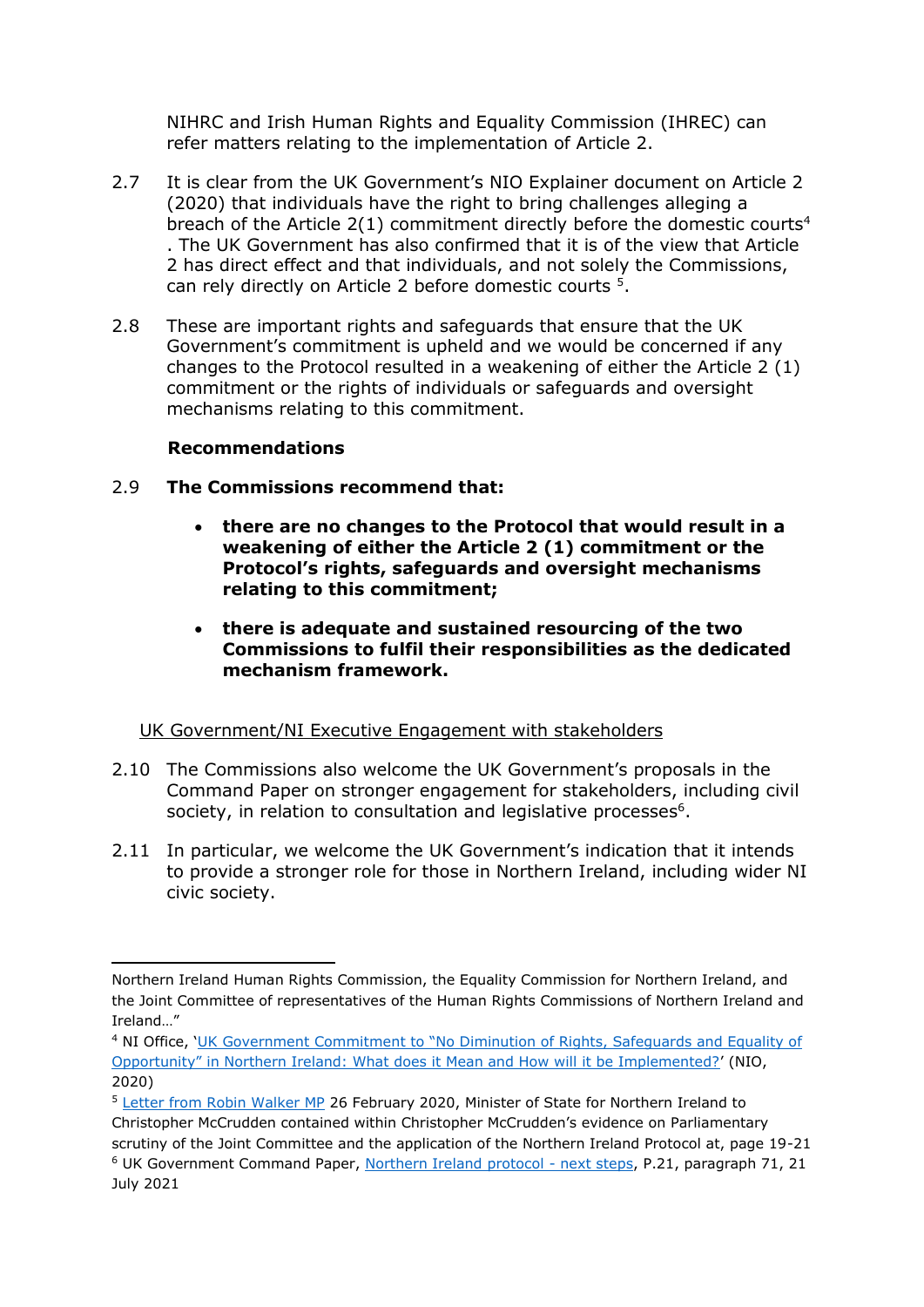- 2.12 However, we note that there is no specific mention to engaging with equality and human rights stakeholders in the Command Paper. It is essential, as we made clear in our evidence to the Sub-Committee, that any engagement with civil society organisations includes transparent, structured, and regular engagement with equality and human rights stakeholders.
- 2.13 We welcome that the Sub-Committee has asked the Secretary of State NI in its recent letter to detail the work being done to foster engagement with equality and human rights stakeholders and civil society groups in Northern Ireland<sup>7</sup>.
- 2.14 We made clear in our earlier submission to the Sub-Committee that, alongside the UK dimension, the NI Executive should also be working, on a North-South basis, including through the institutions established in line with the Belfast (Good Friday) Agreement, in relation to those aspects of upholding the Article 2 commitment which have an all-island dimension.
- 2.15 In the context of any future changes to EU equality law that the UK Government must keep pace with in Northern Ireland, under the terms of the Protocol, it is important for both the Commissions and equality and human rights stakeholders in Northern Ireland, that the implications for Northern Ireland are considered. To achieve this there is a requirement for sustained and regular engagement by the UK Government with the Commissions and equality and human rights stakeholders to ensure a full understanding of the implications of any EU law that applies to Northern Ireland.
- 2.16 It is also essential that the Commissions have the opportunity, not only to be kept informed of any future EU equality law developments relevant to the Annex 1 equality Directives in the Protocol, including through the Joint Consultative Working Group, but also to highlight in advance, any implications of those changes for equality law in Northern Ireland.

# **Recommendations:**

**.** 

- 2.17 **The Commissions recommend that:**
	- **the NI Executive, and NI Departments, ensure effective and regular engagement with a range of NI stakeholders, including civil society and human rights and equality groups, to identify impacts of the implementation of the Protocol on people living in Northern Ireland in relation to human rights and equality considerations;**
	- **the NI Executive work with the UK Government and on a North-South basis to build strong open channels of**

<sup>7</sup> European Affairs Sub-Committee on the Protocol on Ireland/Northern Ireland letter to the Secretary of State for Northern Ireland, [Article 2 of the Protocol on Ireland/Northern Ireland](https://committees.parliament.uk/publications/7641/documents/79851/default/)  [\(Rights of Individuals\),](https://committees.parliament.uk/publications/7641/documents/79851/default/) Page 3, paragraph 9, 25 October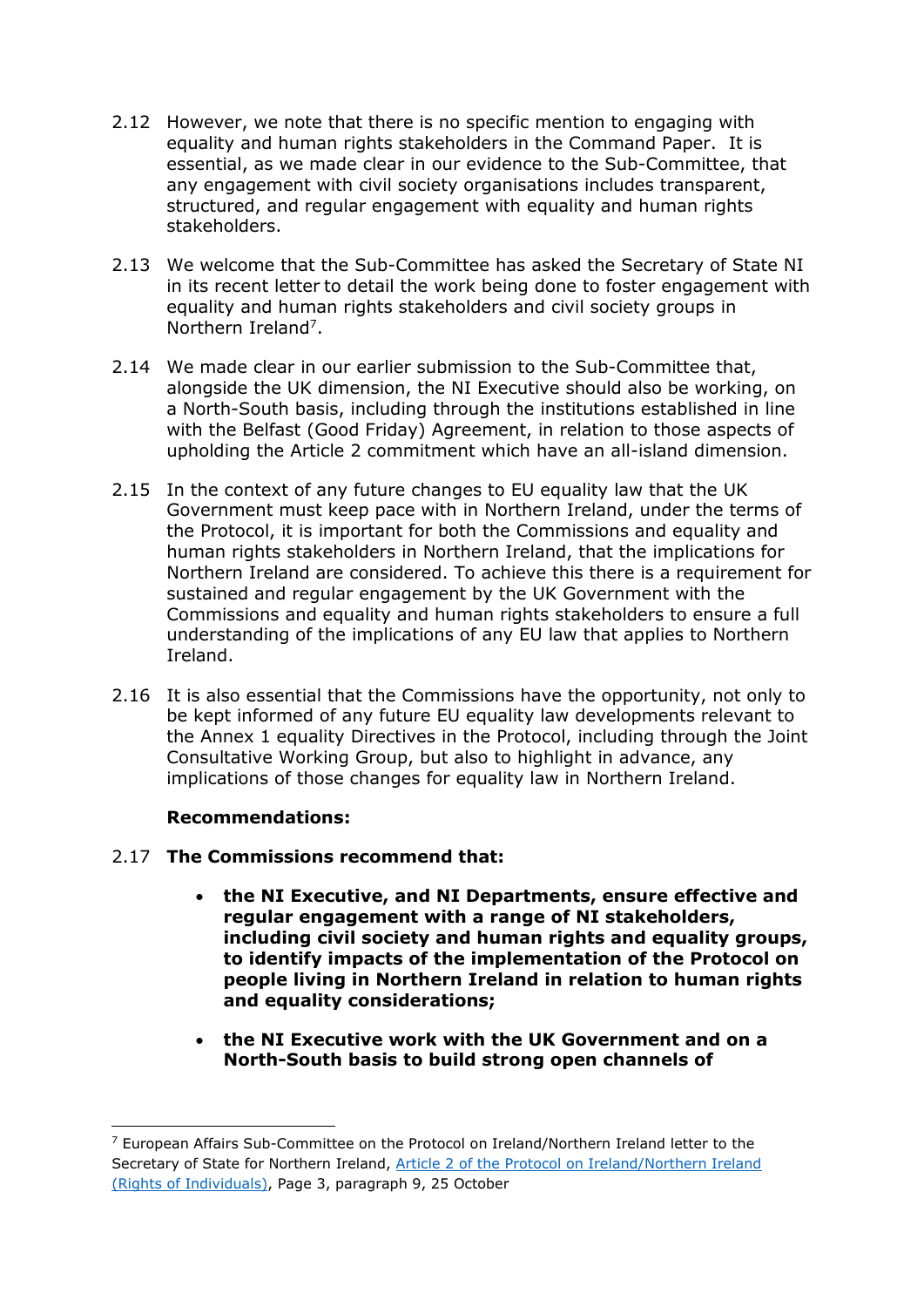**communication to keep informed of key developments of relevance to Article 2;** 

 **the Commissions are not only kept informed of any future EU equality law developments relevant to the Annex 1 equality Directives in the Protocol, but also have the opportunity, in the context of any new arrangements being taken forward by the UK Government, to highlight in advance any implications of those changes for equality law in Northern Ireland.** 

# **EU proposals – non-paper: Engagement with Northern Ireland Stakeholders and Authorities**

- 2.18 As set out in more detail below, the Commissions welcome a number of the EU's proposals set out in its non-paper on [Engagement with Northern](https://ec.europa.eu/info/system/files/attachment_iv_ni_participation_non-paper.pdf)  [Ireland Stakeholders and Authorities](https://ec.europa.eu/info/system/files/attachment_iv_ni_participation_non-paper.pdf) . We note that these have been developed based on discussions with Northern Ireland civic society and business stakeholders and seek to address the concerns raised on the need for greater transparency and for EU measures to take account of implications for Northern Ireland.
- 2.19 We welcome the EU proposals to ensure greater stakeholder engagement with civic society. In our joint written evidence to the Sub-Committee, the Commissions noted that there has been some engagement between the UK Government and the EU supervisory bodies with civil society groups in Northern Ireland.
- 2.20 We also welcome the recent engagement by the EU with Northern Ireland stakeholders. In Belfast in September 2021 the Commissions jointly hosted a meeting of a number of civil society stakeholders and the EU Vice-President Maroš Šefčovič. The purpose of the meeting was to enable Vice-President Šefčovič to hear views from across Northern Ireland's civil society about the impact of Brexit and the Protocol.
- 2.21 The Commissions have consistently raised the importance of regular, structured and transparent engagement with a broad range of equality and human rights stakeholders, including, during our recent oral evidence session to the Sub-Committee on Article 2 of the Protocol.

#### Increased transparency

**.** 

2.22 The Commissions welcome the EU proposal aimed at increasing transparency to establish a website to publish EU legislation applicable in Northern Ireland (covering also dynamic alignment aspect), and public consultations applicable to Northern Ireland<sup>8</sup>.

<sup>&</sup>lt;sup>8</sup> EU Protocol on Ireland and Northern Ireland, Non-paper engagement with Northern Ireland [stakeholders and authorities,](https://ec.europa.eu/info/system/files/attachment_iv_ni_participation_non-paper.pdf) P.2, paragraphs 10-12, 13 October 2021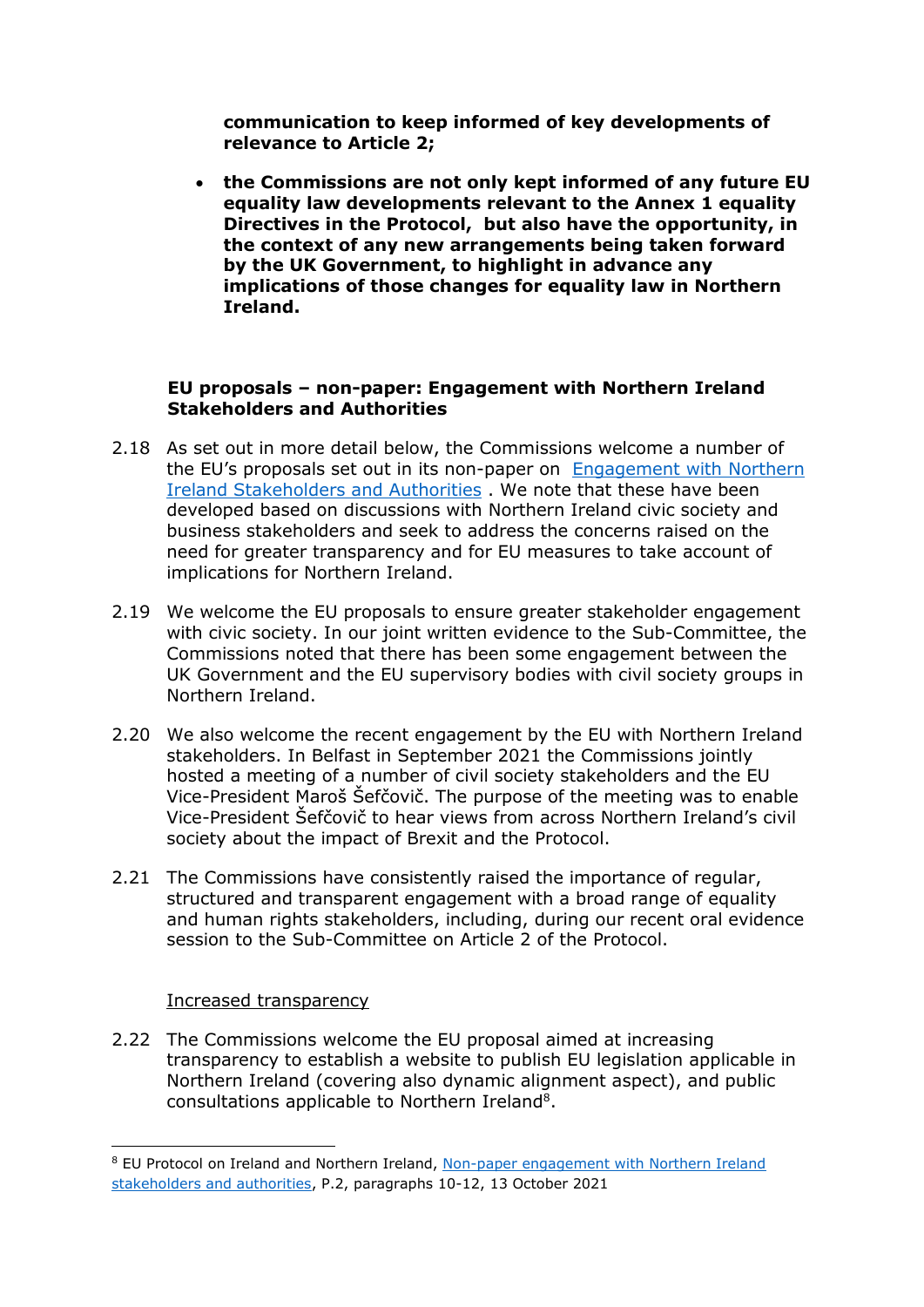- 2.23 This will be a useful resource that will assist all relevant parties, including the Commissions, in their role in monitoring and scrutinising the UK Government's compliance with its Article 2 obligations, and its obligation to keep pace with any future EU changes that amend or replace provisions in the Annex 1 Directives. It will also help improve transparency.
- 2.24 Further to the EU's aim of increasing transparency, it is important that the proposed website includes the publication of proposed or updated EU legislation that is relevant to the Article 2 (1) commitment, including EU law that amends or replaces provisions in the Annex 1 Directives. It would be helpful, in the interests of clarity and certainty, if the proposed website also clearly stated whether the proposed/updated EU law is applicable to any of the Annexes in the Protocol.

#### **Recommendation**

**The Commissions recommend that, when the EU publishes proposed or updated EU legislation that is relevant to Article 2, including EU law that amends or replaces provisions in the Annex 1 Directives, the EU makes clear on its proposed website whether the proposed/updated EU law is applicable to any of the Annexes in the Protocol.** 

#### Joint Consultative Working Group

- 2.25 The Commissions welcome the EU's proposals for increased transparency around the work of the Joint Consultative Working Group (JCWG) in facilitating the exchange of information and mutual consultation, specifically on legislation relevant for the implementation of the Protocol<sup>9</sup>. We consider it would increase both transparency and accountability if confidentiality requirements were lifted for deliberations on certain specific legislative proposals.
- 2.26 We note, however, the EU proposals do not provide for advanced notification of items to be discussed at JCWG meetings, on which stakeholders, including the Commissions, civil society and human rights and equality stakeholders in Northern Ireland may wish to engage with the UK Government and/or NI Executive and Assembly.

# **Recommendation**

**.** 

#### 2.27 **The Commissions recommend that proposals on increased transparency relating to the JCWG are extended to include the publication of agendas in advance of meetings.**

<sup>9</sup> In paragraph 15 it is stated:" *…we do see merits in lifting this confidentiality requirement for deliberations on specific legislative proposals (and in particular when expert explanations are given in the JCWG) and their impact on the Northern Ireland. The co-chairs of the JCWG may also decide to publish the summary of the minutes…".*

EU Protocol on Ireland and Northern Ireland, [Non-paper engagement with Northern Ireland](https://ec.europa.eu/info/system/files/attachment_iv_ni_participation_non-paper.pdf)  [stakeholders and authorities,](https://ec.europa.eu/info/system/files/attachment_iv_ni_participation_non-paper.pdf) P.2, paragraph 15, 13 October 2021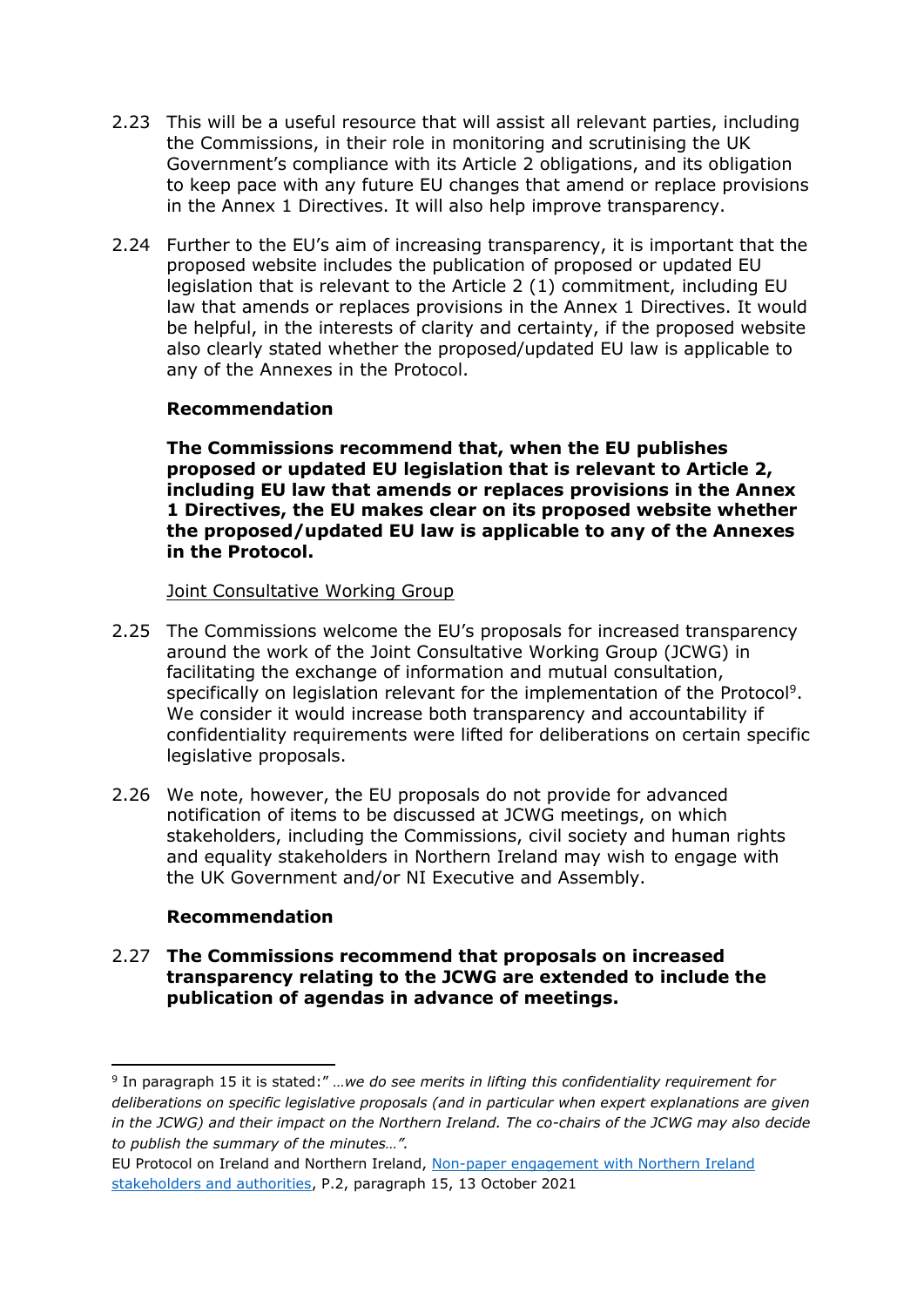2.28 The Commissions welcome the EU proposal to:

"…set up structured groups with the participation of experts from respective authorities to discuss aspects of Union measures that are important for the implementation of the Protocol."<sup>10</sup>

- 2.29 The Commissions made clear in its evidence to the Sub-Committee that the UK Government should give consideration to putting in place appropriate arrangements to ensure that there is regular and meaningful engagement between the Joint Consultative Working Group and the Commissions, as well as with equality and human rights stakeholders in Northern Ireland, in relation to the commitment set out in Article 2 of the Protocol.
- 2.30 We welcome that the Sub-Committee has recently raised this matter with the Secretary of State for Northern Ireland in its letter on Article 2 (rights of individuals), including stressing the importance of meetings between the Commissions and the JCWG.
- 2.31 The establishment of an Article 2 "structured group" within the JCWG could assist with ensuring regular and structured engagement and information exchange between the JCWG and the Commissions, as well as wider equality and human rights stakeholders.

#### **Recommendation**

**.** 

2.32 **The Commissions recommend that any proposals between the UK Government and EU on the development of "structured groups" within the JCWG includes consideration being given to establishing a group that focuses on issues relating to Article 2 of the Protocol.**

Fora for structured dialogue with Northern Ireland stakeholders

- 2.33 The EU has proposed direct and structured fora for dialogue with NI stakeholders, experts working in EU institutions, bodies and agencies and their UK counterparts, including Northern Ireland authorities.
- 2.34 Whilst, in general, the Commissions welcome this proposal we note that there is no specific mention in the proposal for structured dialogue on matters relating to equality and human rights issues, or with equality and human rights stakeholders/bodies.
- 2.35 We consider that a direct and structured forum for equality and human rights stakeholders, including the Commissions, provides an opportunity to discuss potential Article 2 impacts and/or issues and concerns. It also presents an opportunity to inform stakeholders about any changes to Annex 1 Directives and/or proposed new EU legislation relevant to Northern Ireland and Article 2 of the Protocol. We consider it could be helpful, as proposed by the EU, for those meetings with stakeholders to be

<sup>&</sup>lt;sup>10</sup> EU Protocol on Ireland and Northern Ireland, Non-paper engagement with Northern Ireland [stakeholders and authorities,](https://ec.europa.eu/info/system/files/attachment_iv_ni_participation_non-paper.pdf) P.2, paragraph 14, 13 October 2021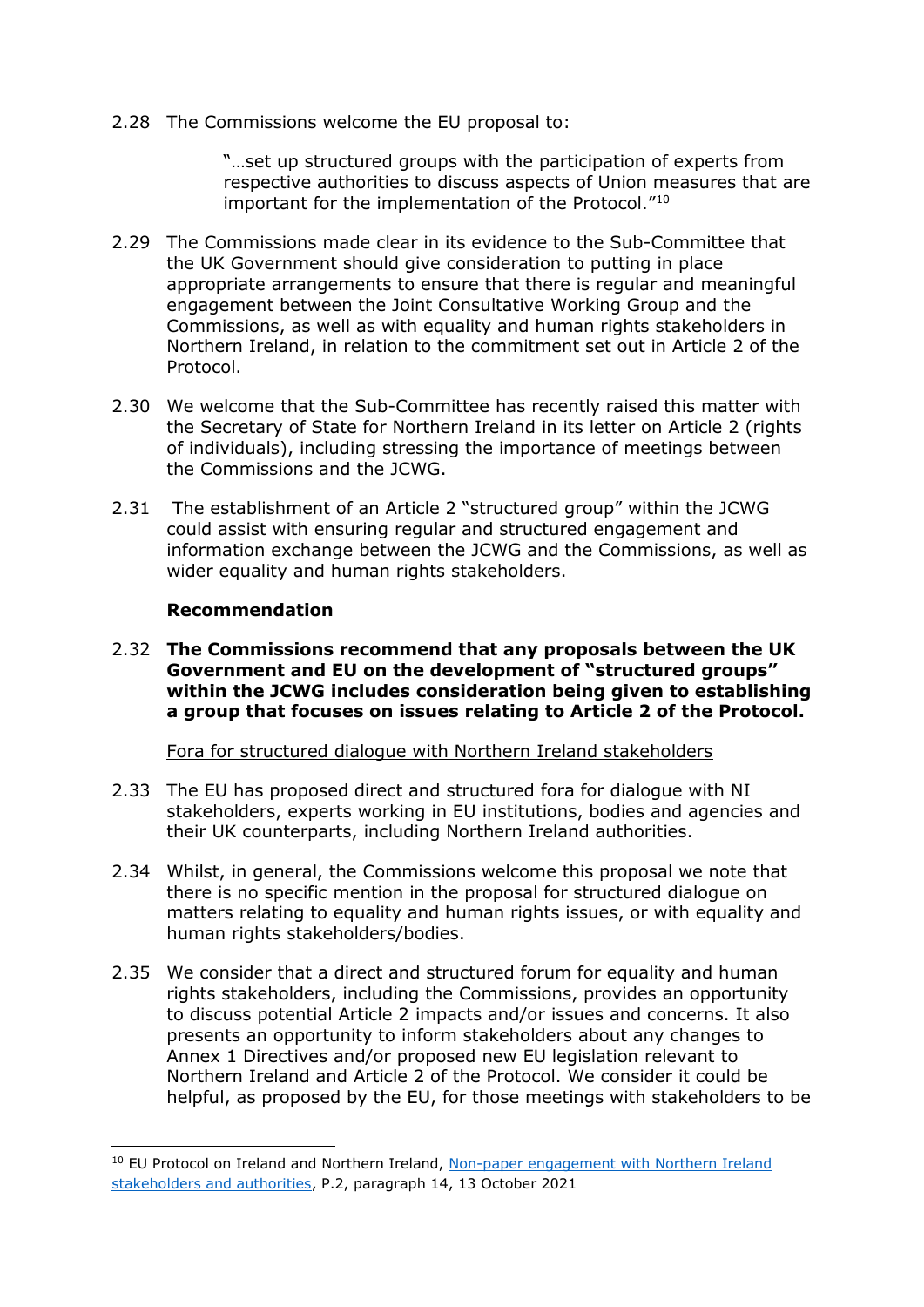structured around the meetings of the Specialised Committee and/or JCWG.

# **Recommendation**

2.36 **The Commissions recommend that the EU proposals for direct and structured fora for dialogue with NI stakeholders, include open, transparent and regular engagement with the Commissions and equality and human rights stakeholders in Northern Ireland.** 

# Specialised Committee /Joint Committee

- 2.37 The Commissions welcome the EU proposal on the participation of civil society stakeholders in the Specialised Committee and proposals for more structured dialogue between civil society and business stakeholders and the co-chairs of the Joint Committee.<sup>11</sup> Again, we note that there is no specific reference to engagement with equality and human rights stakeholders in these proposals.
- 2.38 The House of Lords EU Committee has previously invited the UK Government to clarify how the Specialised Committee would engage with the Commissions, as well as NI Executive, the North-South Ministerial Council, and the North-South Implementation bodies $^{12}$ .
- 2.39 Aligned to this request by the Committee, the Commissions consider that there is a need for clarification of how the Specialised Committee will engage with the Commissions in their role as the dedicated mechanism framework.
- 2.40 This includes clarity on processes to ensure that there is transparency in terms of recommendations of the Specialised Committee as regards matters raised with it by the Commissions and/or Joint Committee of the NIHRC and IHREC.

# **Recommendations:**

 $\overline{a}$ 

- 2.41 **The Commissions recommend that:**
	- **further clarification is provided by the UK Government/EU as to how the Specialised Committee will engage with the Commissions in their role as the dedicated mechanism framework;**
	- **the UK Government and the supervisory bodies established under the UK-EU Withdrawal Agreement and the UK-EU Trade and Cooperation Agreement establish formal**

<sup>&</sup>lt;sup>11</sup> EU Protocol on Ireland and Northern Ireland, Non-paper engagement with Northern Ireland [stakeholders and authorities,](https://ec.europa.eu/info/system/files/attachment_iv_ni_participation_non-paper.pdf) P.3, paragraph 22, 13 October 2021

<sup>&</sup>lt;sup>12</sup> House of Lords European Union Committee, '[The Protocol on Ireland/Northern Ireland](https://committees.parliament.uk/publications/1282/documents/11395/default/)' (2020), Report 9, para 281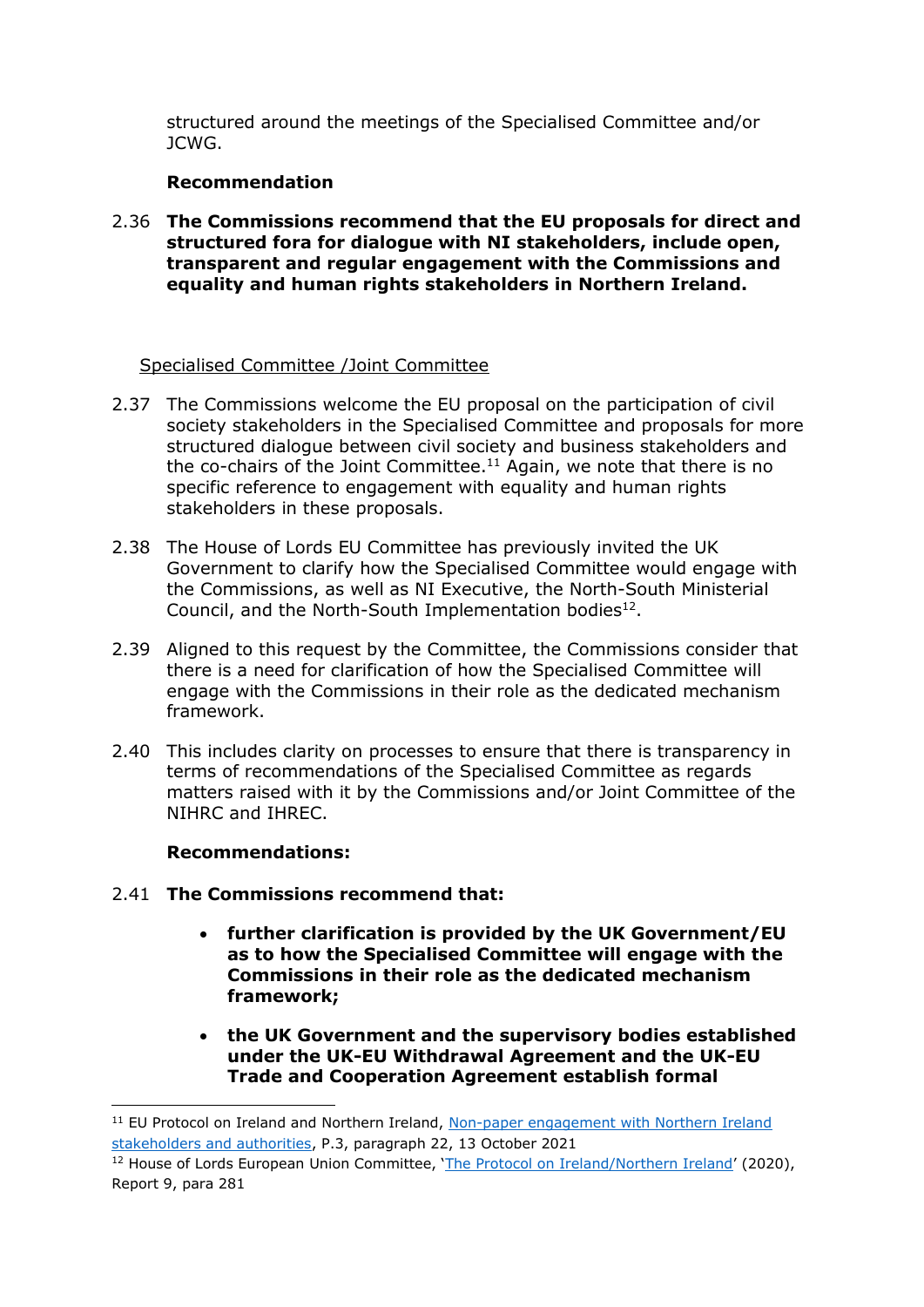#### **structures for open, transparent and regular engagement with equality and human rights stakeholders in Northern Ireland.**

### Additional points

- 2.42 The EU has proposed structured engagement with Northern Ireland stakeholders, specifically identifying civil society. However, we note that proposals for structured dialogue and engagement do not include specific reference to those working on cross border issues.
- 2.43 **The Commissions recommend that any agreed proposals between the UK Government and EU on structured engagement with stakeholders, include those working on cross border issues relating to equality and human rights.**
- **3 Points of agreement and disagreement and implications if agreement is not reached**

#### Supply of Medicines

**.** 

- 3.1 The Commissions welcome the commitment of both the UK Government and EU to resolving the issues relating to the supply of medicines from Great Britain to Northern Ireland. However, we note that agreement is yet to be reached with significant differences within the proposed approaches.
- 3.2 The UK Government's Command Paper acknowledges the issue<sup>13</sup> and significant steps taken to address outstanding issues, including on medicines, and their relevance to the protection of the Belfast/Good Friday Agreement $^{14}$ .
- 3.3 The EU non-paper on the Uninterrupted security of supply of medicines [from Great Britain to Northern Ireland for the long-term](https://ec.europa.eu/info/files/protocol-ireland-and-nothern-ireland-non-paper-medicines_en) sets out the EU's proposed solution to provide a long-term perspective for undisrupted medicines supply from or through Great Britain to Northern Ireland for the benefit of patients in Northern Ireland.
- 3.4 In its non-papers the EU refers to the end of the grace period expiring on 31 December 2021 and seeks to reach agreement to ensure predictability and legal certainty for businesses.
- 3.5 Concerns have been raised with the Commissions from organisations including those in the disability sector, who raised the potential impact of disrupted medicines supply on those who may be reliant on the uninterrupted access to medicines to maintain/improve their health.

<sup>&</sup>lt;sup>13</sup> The UK Government [Command Paper](https://www.gov.uk/government/publications/northern-ireland-protocol-next-steps) States: "Medicines are at risk of discontinuation because the hurdles to clear to reach the small Northern Ireland market make supply unviable." P.12, paragraph 20, 21 July 2021

<sup>&</sup>lt;sup>14</sup> UK Government Command Paper, [Northern Ireland protocol -](https://www.gov.uk/government/publications/northern-ireland-protocol-next-steps) next steps, P.15, paragraph 36, 21 July 2021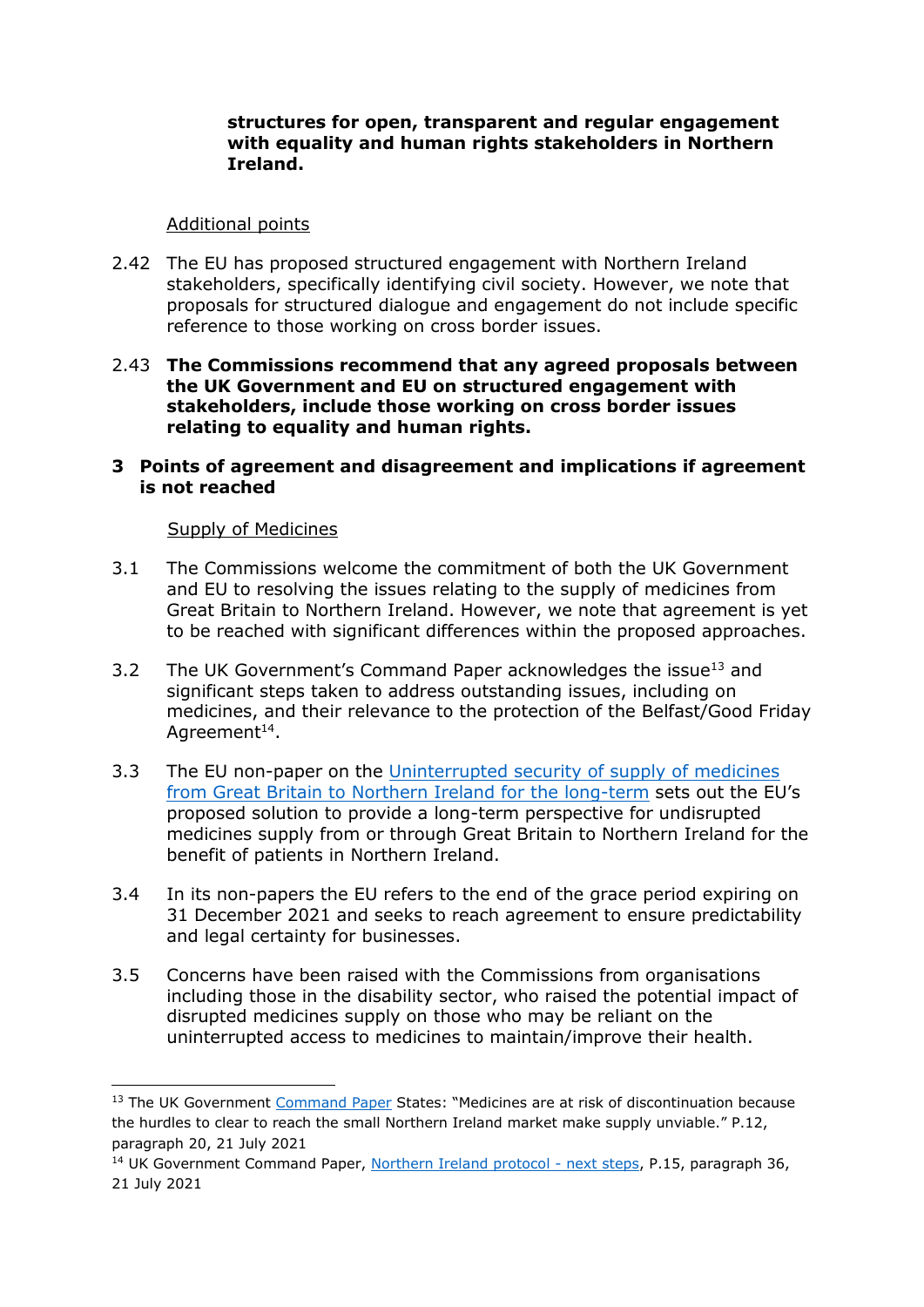- 3.6 Finding agreement on these issues will allay fears held by disabled people living in Northern Ireland about the future supply of medicines.
- 3.7 Issues around the supply of medicines may have potential equality and human rights implications and impact negatively on the day to day lives of disabled people in Northern Ireland. It is important that there is nodiminution of rights for disabled people in relation to their access to health and treatment.

#### **Recommendation**

**.** 

3.8 **The Commissions recommend that the UK Government and EU undertake urgent constructive engagement to reach agreement on a long-term, sustainable solution relating to the supply of medicines from Great Britain to Northern Ireland in order to allay fears relating to future availability, especially for disabled people who are reliant on medication to improve or maintain their health.**

#### Pet passport arrangement and Assistance dogs

- 3.9 The Commissions welcome the steps taken by both the UK Government and EU to resolving the issues relating to pet passports/assistance dogs, which have the potential to impact disabled people. However, we note agreement is yet to be reached with significant differences within the proposed approaches.
- 3.10 In the Command Paper, the UK Government has welcomed and recognised the significant efforts and movements made to reach agreement on the issue of assistance dogs $15$ , as well as issues related to medicines, and noted the importance of reaching agreement<sup>16</sup>.
- 3.11 The EU has in its non-paper on [Sanitary and Phytosanitary \(SPS\) issues](https://ec.europa.eu/info/system/files/attachment_ii_sps_non_paper.pdf) reiterated its position on the issue of assistance dogs, as previously stated in its [June 2021 paper on SPS.](https://ec.europa.eu/info/sites/default/files/eu-non-paper-identified-solutions-in-the-sps-area_en.pdf)
- 3.12 The Commissions note that issue of travel arrangements for assistance dogs between Great Britain and Northern Ireland may have potential equality and human rights implications both domestically and internationally, including in relation to Article 2 commitments in the Ireland/ Northern Ireland Protocol, Article 8 ECHR and the United Nations Convention on the Rights of Persons with Disabilities.
- 3.13 Concerns about the potential impact of additional requirements for those travelling with assistance dogs between Great Britain and Northern Ireland have been raised with the Commissions by disabled people. The Commission raised the issue of assistance dogs in its evidence to the Sub-Committee. It had raised the issue previously with the Northern Ireland

<sup>&</sup>lt;sup>15</sup> The [UK Government Command Paper](https://www.gov.uk/government/publications/northern-ireland-protocol-next-steps) states: "...pet owners, including those reliant on assistance dogs, have faced the prospect of unnecessary vaccinations and treatments, and bureaucratic certification hurdles simply to travel within the United Kingdom." P.12, paragraph 20, 21 July 2021 <sup>16</sup> UK Government Command Paper, [Northern Ireland protocol -](https://www.gov.uk/government/publications/northern-ireland-protocol-next-steps) next steps, P.15, paragraph 36, 21 July 2021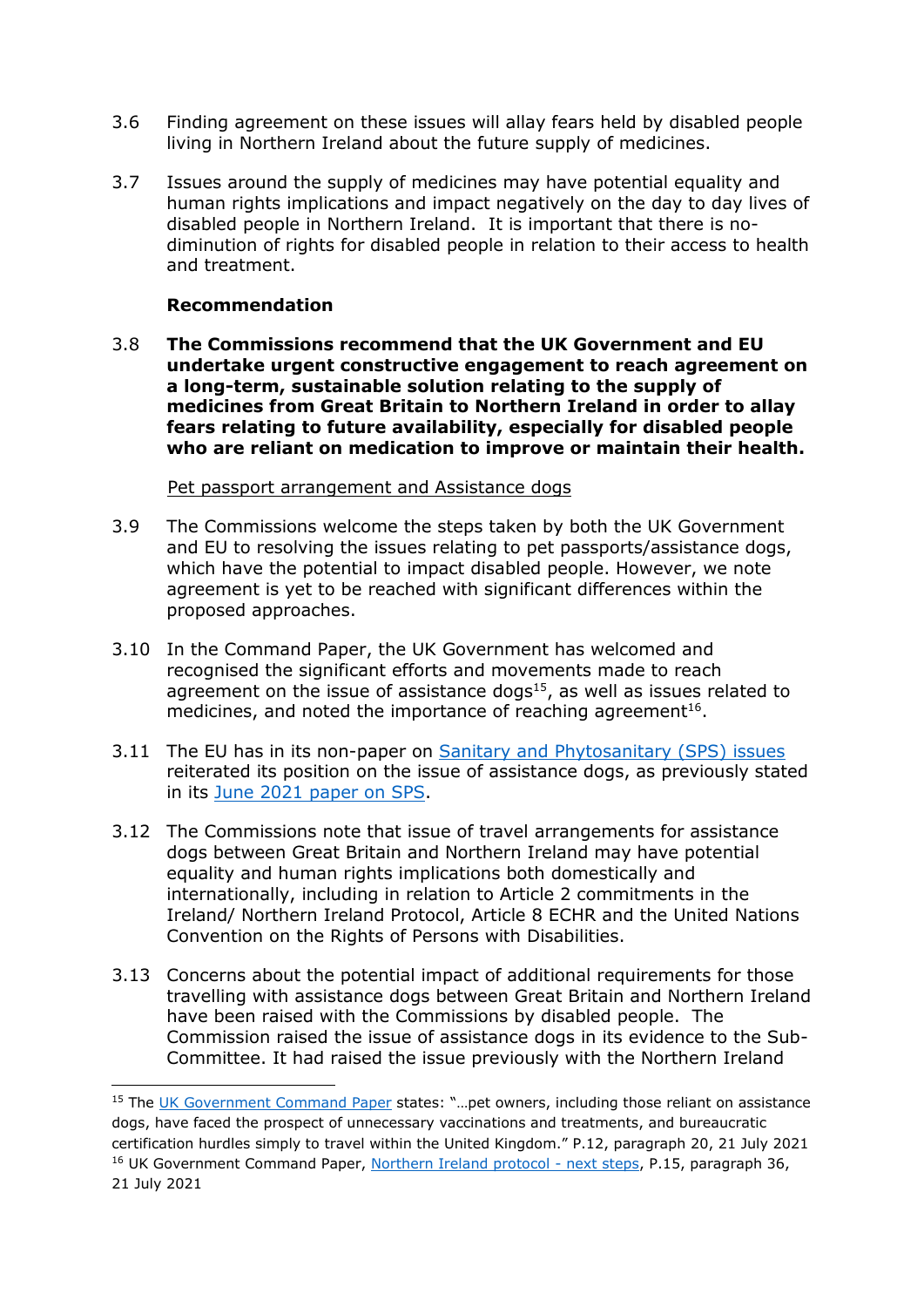Executive Committee, with the Agriculture, Environment and Rural Affairs Minister and with the Northern Ireland Affairs Committee.

# **Recommendation**

3.14 **The Commissions recommend that the UK Government and EU work together to ensure issues relating to assistance dogs travelling from Great Britain to Northern Ireland are urgently addressed and to ensure that there are no adverse impacts on assistance dog owners in Northern Ireland in terms of requirements on pet passport arrangements as a result of Brexit.**

#### Faith communities in Northern Ireland

- 3.15 The UK Government Command Paper and EU non-paper on [Customs](https://ec.europa.eu/info/system/files/attachment_iii_customs_non-paper.pdf) and [Sanitary and Phytosanitary \(SPS\) Issues](https://ec.europa.eu/info/system/files/attachment_ii_sps_non_paper.pdf) recognise that there has been constructive engagement on issues relating to the movement of goods from Great Britain to Northern Ireland, food, plant and animal health, which has included joint engagement with businesses and civic society in Northern Ireland.
- 3.16 Though not specifically referred to in the UK Government Command Paper or the EU non-paper, as mentioned in our evidence to the Sub-Committee, concerns have been raised with us by representatives from the Jewish community and the Islamic faith groups in Northern Ireland about difficulties in accessing some kosher and halal food from Great Britain.
- 3.17 For example, concerns have been raised by representatives from the Jewish community that the new arrangements have meant that the Jewish community has been struggling to get some types of Kosher food and if this is not addressed soon, this will impact on the viability of their historic community in Belfast.
- 3.18 Concerns have also been raised regarding the potential impact on the Muslim community in Northern Ireland on accessing halal food and ritual items should further checks on goods be introduced when the grace period ends.

# **Recommendation**

3.19 **The Commissions recommend an early and permanent resolution by the UK Government and the EU to these food supply matters affecting the day to day lives of faith communities in Northern Ireland.**

# **Conclusion**

3.20 The Commissions have included recommendations related to: ensuring the Article 2(1) commitment is upheld; and the need for regular and sustained engagement by the UK Government, NI Executive and EU with equality and human rights stakeholders, and additional measures to increase